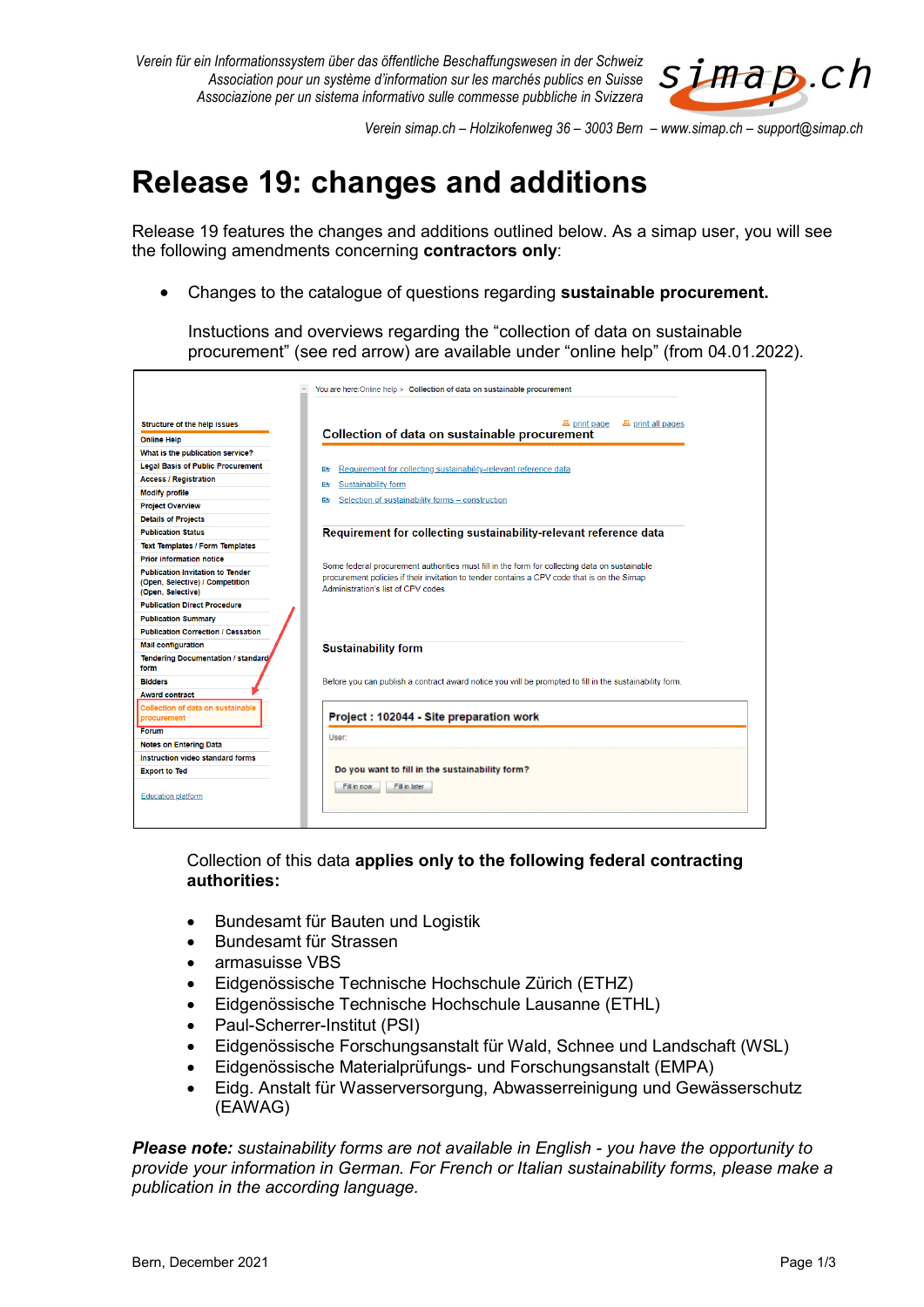

• Due to an *amendment [in legislation \(article](https://www.fedlex.admin.ch/eli/cc/1996/609_609_609/de#art_XII_I) XIII)*, the lettering and descriptions for the statistical evaluation related to **direct award procedures** have been amended. The overview now looks as follows:

| Contracts awarded without invitations to tender                                      |        |                                        |                                                                                                                                                                                                                                                                                |                                                                                                | DOC ID: 919779          |                                                                                                                                                  |               |                 |
|--------------------------------------------------------------------------------------|--------|----------------------------------------|--------------------------------------------------------------------------------------------------------------------------------------------------------------------------------------------------------------------------------------------------------------------------------|------------------------------------------------------------------------------------------------|-------------------------|--------------------------------------------------------------------------------------------------------------------------------------------------|---------------|-----------------|
| Step 1                                                                               | Step 2 | Step 3                                 | Step 4                                                                                                                                                                                                                                                                         | Step 5                                                                                         | Step 6                  | Step 7                                                                                                                                           |               |                 |
|                                                                                      |        |                                        | With * marked data are compellingly necessary.                                                                                                                                                                                                                                 |                                                                                                |                         |                                                                                                                                                  |               |                 |
| 0.1 Your file reference*                                                             |        |                                        | fsa                                                                                                                                                                                                                                                                            |                                                                                                |                         |                                                                                                                                                  |               |                 |
| 0.2 Type of order*                                                                   |        |                                        |                                                                                                                                                                                                                                                                                | © Order for services<br>$\bigcirc$ Supply order<br>$\bigcirc$ Construction order               |                         |                                                                                                                                                  |               |                 |
| 0.3 Type of procedure*                                                               |        |                                        |                                                                                                                                                                                                                                                                                | $\bigcirc$ Open procedure<br>$\bigcirc$ Selective procedure<br><b>O</b> Direct award procedure |                         |                                                                                                                                                  |               |                 |
| 0.4 Scope of international treaties*                                                 |        |                                        | Condition GPA, article XIII Direct award procedure<br>(only for statistical purposes)<br>Please select<br>◡<br>Please select<br>a) no tenders, collusive tenders,<br>b) for various reasons supply only by a particular supplier                                               |                                                                                                |                         |                                                                                                                                                  |               |                 |
| 0.5 Desired date of publication in SIMAP *<br>0.6 Competent authority of procurement |        |                                        | c) additional deliveries by the original supplier for reasons<br>d) for reasons of extreme urgency<br>e) for products purchased on a commodity market<br>f) purchase of prototype or first product or service<br>g) purchases made under exceptionally advantageous conditions |                                                                                                |                         |                                                                                                                                                  |               |                 |
|                                                                                      |        |                                        |                                                                                                                                                                                                                                                                                |                                                                                                | Personal responsibility | h) in case of contracts awarded to the winner of a design contest<br>$\circlearrowright$ Swiss Federal Office for Buildings and Logistics (FOBL) |               | o               |
|                                                                                      |        | Email address of the validation office |                                                                                                                                                                                                                                                                                |                                                                                                |                         |                                                                                                                                                  |               |                 |
| Institution (Department)                                                             |        |                                        |                                                                                                                                                                                                                                                                                | Eidgenössisches Finanzdepartement<br>$\check{ }$                                               |                         |                                                                                                                                                  |               |                 |
| Institution (Office)                                                                 |        |                                        |                                                                                                                                                                                                                                                                                |                                                                                                |                         | Bundesamt für Bauten und Logistik                                                                                                                |               | $\check{ }$     |
|                                                                                      |        |                                        |                                                                                                                                                                                                                                                                                |                                                                                                |                         |                                                                                                                                                  | <b>Cancel</b> | <b>Continue</b> |